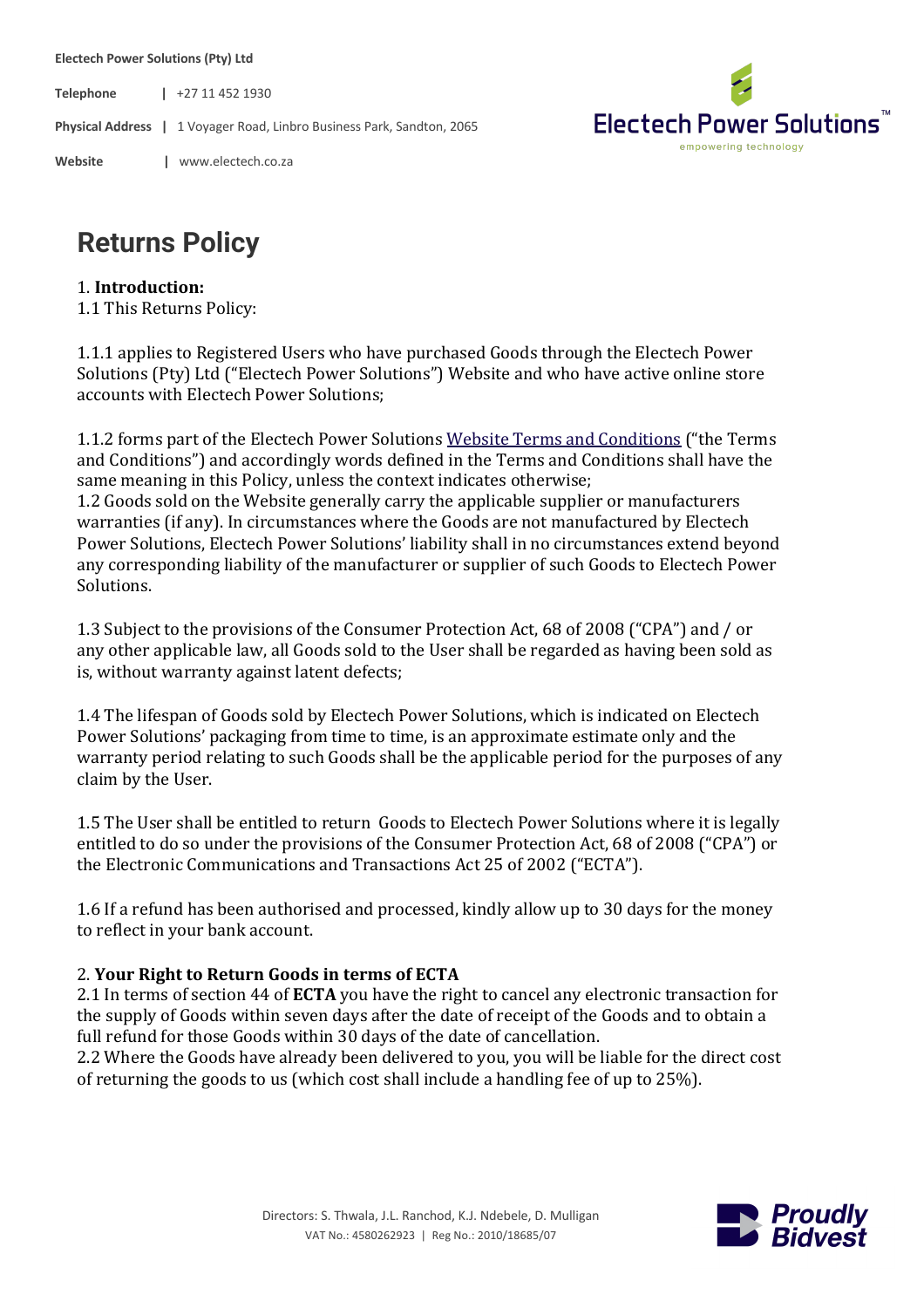

2.3 In order to obtain a refund, subject to any set-off in terms of 2.2 above, you are required to:

2.3.1 provide Electech Power Solutions, within 7 days of receiving the Goods, with your written notice of cancellation through the Website's **Returns page** ;

2.3.2 return the Goods to Electech Power Solutions, at your own cost. In the event that Electech Power Solutions arranges for the return of the Goods, the cost of such return, together with the handling charge, shall be set off by Electech Power Solutions against the refund of the purchase price;

2.3.3 ensure that the Goods returned are new, unused, in their original packaging, undamaged and in a saleable condition.

#### 2.4 **Electech Power Solutions reserves its right to refuse to accept the return of Goods if any of the conditions which are set out in 2.3 above are not complied with by the User.**

# 3. **Your right to return Goods in terms of the CPA**

3.1 In terms of the CPA, all Goods sold to Consumers (as defined in the CPA) shall carry a 6 month warranty against defects.

3.2 Accordingly, in the event that Goods which are sold to Users (who are "Consumers" for the purposes of the CPA) are found to be defective within 6 months from the date of delivery of the Goods to the User [or within such longer period as may apply in terms of an extended supplier warranty relating to the Good (if any)], the User shall be entitled to return the Goods to Electech Power Solutions and to demand the repair of the Goods or the replacement of the Goods or a refund on the condition that:

3.2.1 the User informs Electech Power Solutions of the defect, through the Website's **Returns page,** as soon as reasonably possible after the User becomes aware of the defect, but in any event **within 6 months** after delivery / collection of the Goods (except in

the case of an extended supplier warranty, which is set out below); 3.2.2 the User, at its own expense, returns the Goods to Electech Power Solutions within the

warranty period together with **all accessories and parts** that were sold with the defective item;

3.2.3 Electech Power Solutions is afforded the opportunity to inspect and / or test the Goods so as to validate the return. If it is determined that:

3.2.3.1 the Goods are indeed defective, Electech Power Solutions shall, inter alia, refund the User the delivery charges incurred for the return of the Goods;

3.2.3.2 the returned Goods are not defective, then a handling fee will be charged by Electech Power Solutions. Users will be notified of the aforesaid and asked how they want the Goods returned to them in this instance. On the day the User is notified, he/she will have fourteen days to inform Electech Power Solutions how they want the Goods returned to them. In the event of the User not reverting to Electech Power Solutions within the fourteen days, Electech Power Solutions shall dispose of the Goods and no credit will be issued.

# 3.3 **The following shall not be regarded as "defects" in the Goods:**

3.3.1 Faults resulting from normal wear and tear;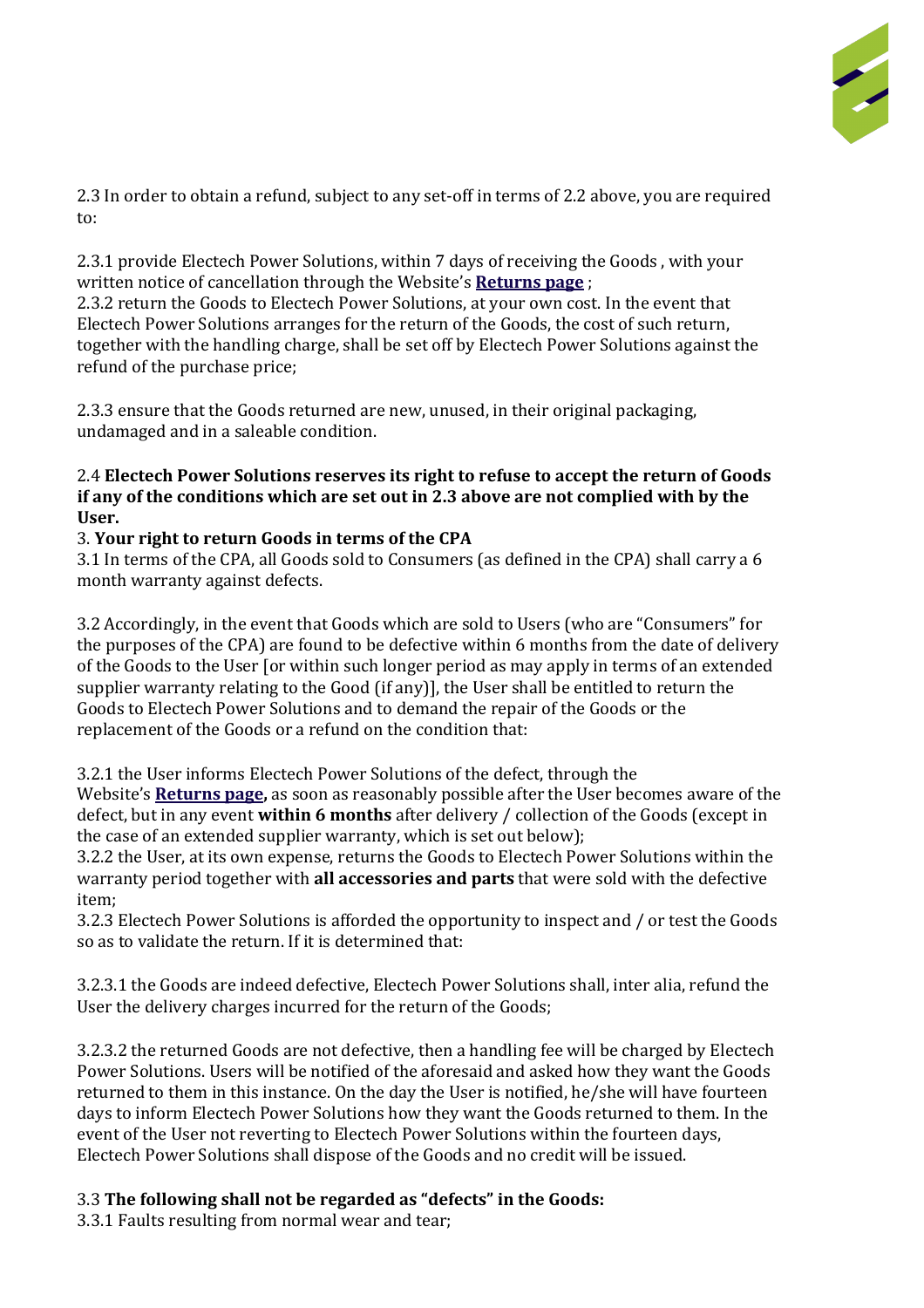

3.3.2 damage arising from negligence, user abuse or incorrect usage of the Goods;

3.3.3 damage arising from electrical surges or sea air corrosion;

3.3.4 damage arising from a failure to adequately care for the Goods;

3.3.5 damage arising from unauthorized alterations to the Goods; and

3.3.6 where the specifications of the Goods, although accurately described on the Website and generally fit for its intended purpose, does not suit you.

3.4 Where there is no extended supplier warranty period, Electech Power Solutions shall not agree to returns that fall outside of the 6 month period.

# 3.5 **Extended Supplier Warranty (stipulated on product page)**

3.5.1 Goods may have a supplier warranty that extends beyond the 6 month Standard Warranty. If such Goods are found to be defective more than 6 months after delivery / collection, the User shall notify Electech Power Solutions, through the Website's Returns **page,** as soon as reasonably possible after the User becomes aware of the defect, but in any event within the extended supplier warranty period after delivery / collection of the Goods.

3.5.2 Electech Power Solutions shall then facilitate your return of the Goods to the supplier at no charge. Unfortunately Electech Power Solutions cannot facilitate returns that fall outside of the extended supplier warranty period.

3.5.3 Please note that any extended supplier warranty is subject to whatever terms and conditions the supplier or manufacturer may impose. These are usually stated in a brochure or leaflet inside or on the product packaging. It is your responsibility to make yourself aware of any such terms and conditions.

3.5.4 It is also important to note that it will be in the supplier or manufacturer's discretion what remedy it can offer you. **Electech Power Solutions is under no obligation to provide you with a credit, repair / replacement, as your remedy lies with the supplier or manufacturer.**

# 4. **Vouchers & Coupons**

4.1 Where you have used a Coupon to purchase Goods that you later return for a refund in accordance with this Policy, we will provide you with a replacement Coupon and will credit your account for that portion of the purchase price which you paid via one of our other payment methods (or refund you if that is your preference).

4.2 However, wherever you have used a Voucher to purchase Goods that you later return for a refund in accordance with this Policy, we cannot refund you in cash for that portion of the purchase price which you paid using the Voucher, but we will credit your account.

### 5. **Incorrect Goods delivered**

### 5.1 **The onus rests on the User to ensure that the Goods ordered are appropriate for their intended use and / or purpose.**

5.2 In the event that incorrect Goods are delivered to the User (ie: Goods that were **not** ordered by the User), the User shall immediately notify Electech Power Solutions,